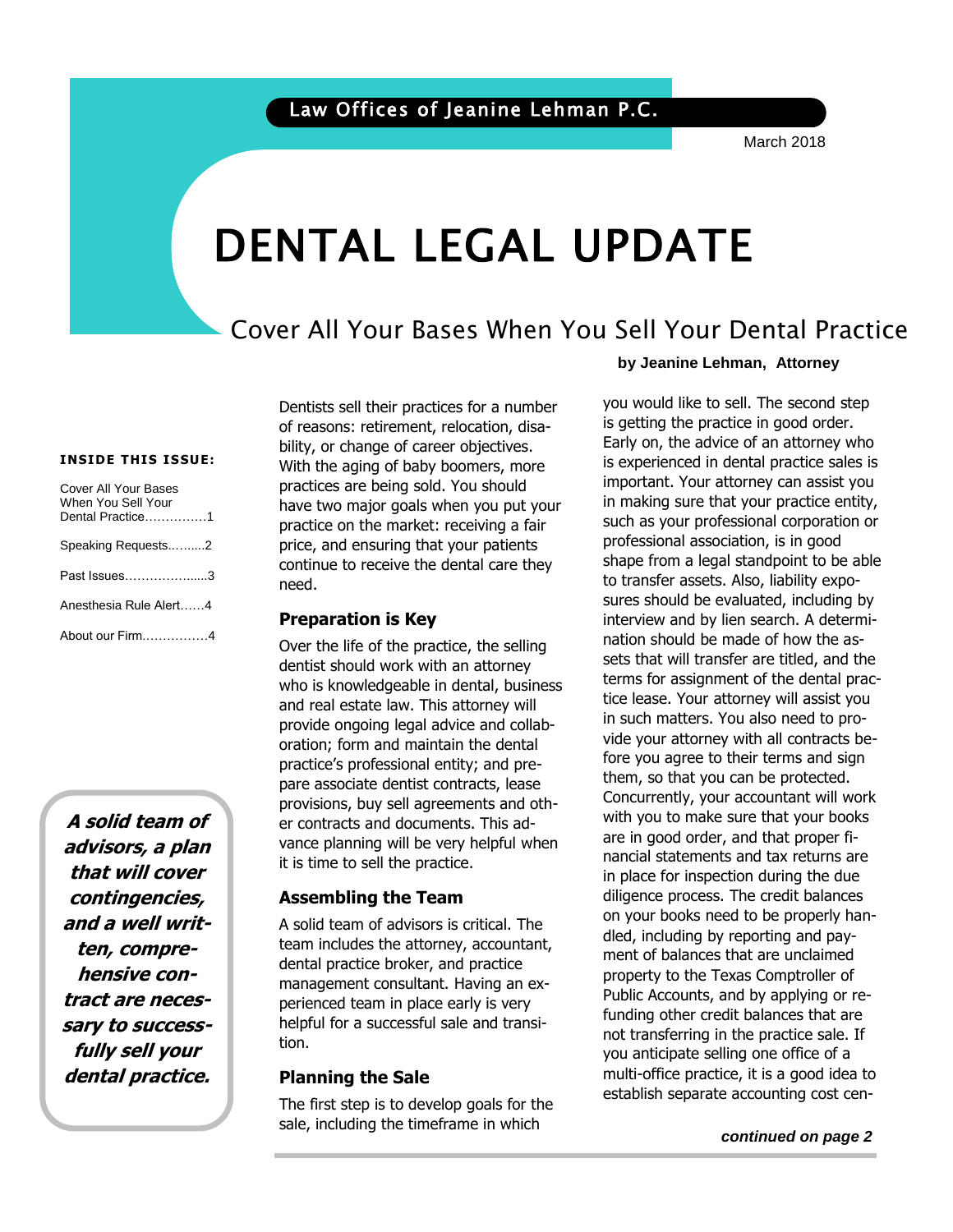### **Speaking Requests**

For **Jeanine Lehman** and her colleagues to speak to professional and business groups on legal and practice management topics, please contact Jeanine Lehman at **(512) 918-3435** or [jeanine@jeanine.com](mailto:jeanine@jeanine.com)

ì



### **Website Favorites**

Law Offices of Jeanine Lehman P.C. [www.jeanine.com](http://www.jeanine.com/)

Capital Area Dental Society [www.capitalareadental.org](http://www.capitalareadental.org/)

Texas State Board of Dental Examiners [www.tsbde.state.tx.us](http://www.tsbde.state.tx.us/)

Texas Dental Association [www.tda.org](http://www.tda.org/)

> Texas Academy of General Dentistry [www.tagd.org](http://www.tagd.org/)

American Dental Association [www.ada.org](http://www.ada.org/)

Texas Unclaimed Property [www.comptroller.texas.gov/](http://www.comptroller.texas.gov/up/) [up/](http://www.comptroller.texas.gov/up/)

### **Sell Your Dental Practice** *(cont.) --*

ters for the different offices, so a clear financial picture can be provided for the office being sold. The advice of a dental practice broker should be sought, so that you can maximize your return, determine valuation range, and avoid pitfalls. For example, Brannon Moncrief of the Austin office of McLerran & Associates, a dental practice brokerage and transition consulting firm, warns that a selling dentist should not wind down his practice to part-time and drop insurance plans if he plans to sell, because by winding down the practice, the cash flow and patient base are reduced – thereby reducing the sales price. A better approach is for the seller to keep the practice at full volume, continue to accept insurance, and, in some cases, negotiate to stay on with the buyer as a part-time associate after the sale.

The name of the practice is a factor to consider. Having a practice name that does not include the name of the selling dentist can help with the "branding" of the practice and the transition. Texas State Board of Dental Examiners rule 108.4 limits how long the name of a departing dentist can be used by a practice. In the case of retirement or death, the departing dentist's name can be used for one year. In other cases, the departing dentist's name can be used for 40 days after departure. However, if the transferring dentist remains actively engaged in the practice of dentistry in the transferred practice, the acquiring dentist may continue using the name of the transferring dentist.

### **Associate Dentist Purchaser**

In some cases, the associate dentist is the purchaser. After working in the practice for a satisfactory time period, the seller may offer the associate dentist the opportunity to buy a part of or

## page 2 DENTAL LEGAL UPDATE

all of the practice. For a partial practice purchase, the common structure is for the associate to buy a portion of the stock or other ownership interests in the practice entity. In such case, the compensation packages of the senior dentist(s) and the purchasing associate need to be restructured, since both are then owners, and a buy sell agreement needs to be negotiated and signed. It will cover events that trigger departure by a dentist (such as death, disability, dispute, divorce, retirement or relocation). A noncompete is also advisable.

In other cases, the buying dentist may work as an associate for a short "honeymoon period" to see if the practice sale is beneficial to both the buying and selling dentists. After the honeymoon period is over if both parties agree, the buying dentist purchases the practice and the roles reverse, so that the selling dentist stays on as an associate. For this structure to work well, there needs to be adequate revenue for both dentists and the dentists need to be compatible. This structure helps with transition of patients, provides an opportunity for mentoring and collaboration between the dentists, and may provide a reduced schedule for the senior dentist – allowing time for family and outside interests.

The associate dentist should prepare professionally and financially to be a practice owner. The selling dentist may counsel the associate dentist to establish a banking relationship to obtain capital to purchase the practice. Moncrief advises potential purchasers of the importance of living within their means and avoiding luxury purchases before buying the practice, so that they can qualify for financing.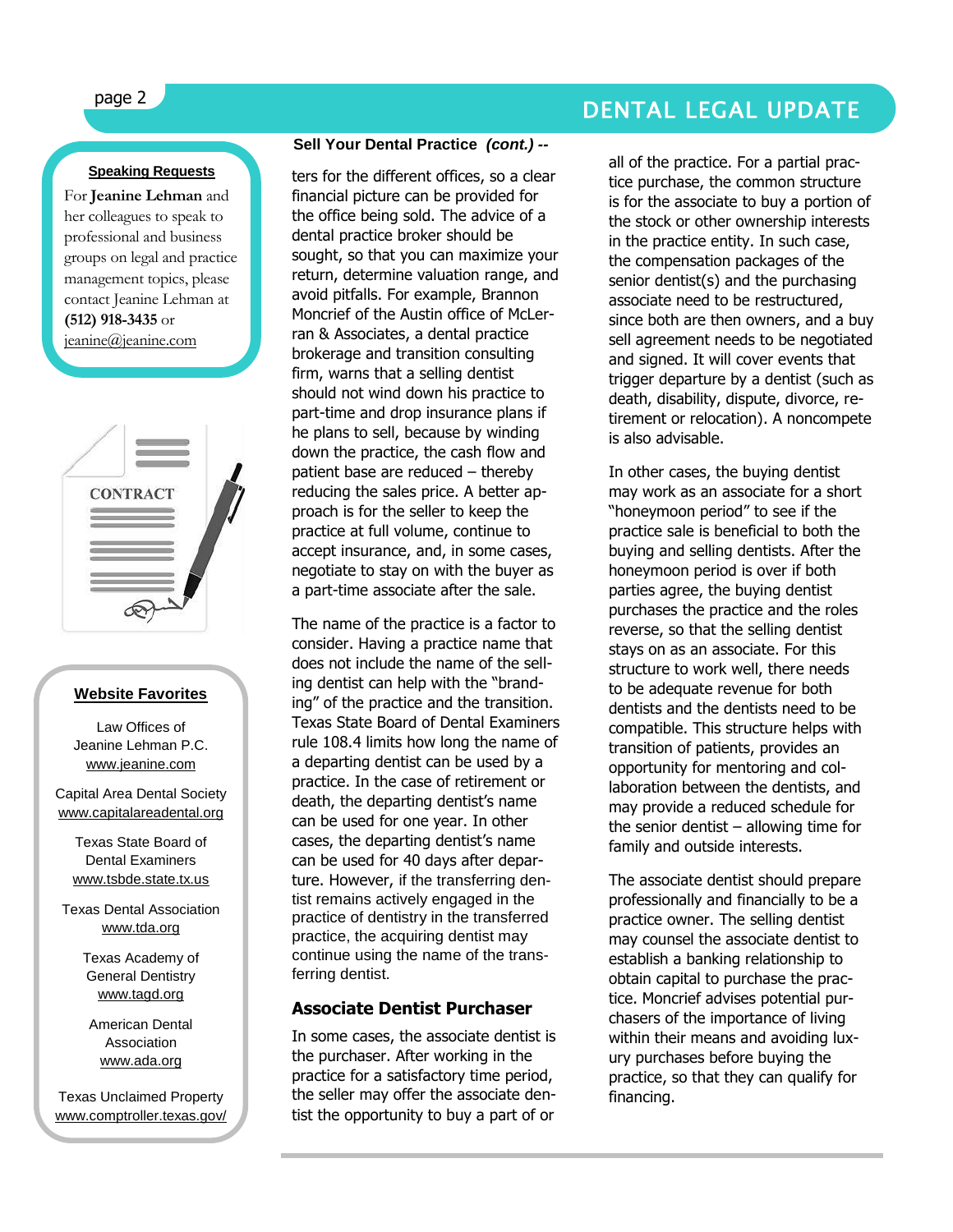### DENTAL LEGAL UPDATE **page 3**

### **Asset vs. Stock Sale**

There are two general types of practice sales – the stock sale and the asset sale. In the stock sale (or limited liability membership interests sale), the liabilities of the practice, including unknown liabilities, such as malpractice claims, remain with the entity, and therefore remain for the practice buyer. In the asset sale, either the assets only, or assets and named liabilities transfer. Therefore, there is less liability exposure to a purchaser when purchasing in an asset sale and many purchasers will prefer to buy using that method.

### **Inventory Process**

The seller should begin by taking an inventory of his practice's hard and soft assets. Hard assets may include dental equipment; furniture; supplies; signage; real estate; assignable leases on both real estate and equipment; accounts receivable; assignable prepaid fees such as memberships, subscriptions, and insurance; assignable computer software and billing systems, and any other items. Soft assets may include the practice name, telephone numbers, websites, the loyalty and skill of employees who will stay under new management, and goodwill, including but not limited to patient, referral source and community. If you own the real estate, a decision needs to be made if the real estate will transfer in the practice sale or if it will be leased to the buyer. For retained real estate, you may want to have your attorney analyze the feasibility of using a limited liability company to hold the real estate due to liability concerns associated with being a landlord and if feasible, form the LLC.

Similarly, the seller should assemble an inventory of the practice's liabilities. These include operating debt; real estate and equipment financing; employee wages and benefits; taxes; accounts payable; insurance premiums (including tail malpractice insurance coverage); litigation or anticipated claims.

### **Death & Mental Incompetency**

If your practice is a sole proprietorship, recognize that the sole proprietorship ceases to exist upon your death. Upon death, your heirs need to rush to probate court to get an administrator or executor appointed to carry on the practice. In the

meantime, bills need to be paid, employment matters need attention, a substitute dentist needs to be hired, and many other matters need to be addressed. When the sole proprietor dies, the practice's bank account is frozen and no checks may be written. Rather than having a sole proprietorship, you should own your practice in a professional entity, which survives your death; examples include the professional limited liability company, professional corporation, and professional association. Being able to continue to write checks, have employees, and hire a substitute dentist is critical for continuity of patient care and for protecting the value of your practice until it can be sold.

In all cases, be sure to have an up-to-date Texas will, statutory durable power of attorney, medical power of attorney and related estate planning documents – signed, notarized and stored in a safe place where they can be located. The persons appointed as administrator/ executor of your estate under your will and having the authority to act for you pursuant to your power of attorney need to be asked to provide this service, be informed of your wishes, and be informed of the location of your will and and power of attorney. Your will takes effect upon your death. Your power of attorney can only be used during your life.

Under the Dental Practice Act and Texas State Board of Dental Examiners rule, the estate or legal representative of a deceased or mentally incompetent dentist may carry on the deceased or mentally incompetent dentist's practice for a reasonable period – meaning no

#### *continued on page 4*

**Jeanine Lehman** is an Austin, Texas health law attorney who practices dental, health, employment, real estate, and business law.

### **Past issues of the Dental Legal Update are available at [www.jeanine.com](http://www.jeanine.com/)**

The information in this newsletter is not a substitute for legal advice. The information is general in nature and should not be relied upon as legal advice generally or that is applicable to any particular situation. For legal advice in a particular situation, the reader is advised to retain an attorney. For reprints, call (512) 918-3435 or email [jeanine@jeanine.com.](mailto:jeanine@jeanine.com) © 2018 Jeanine Lehman.